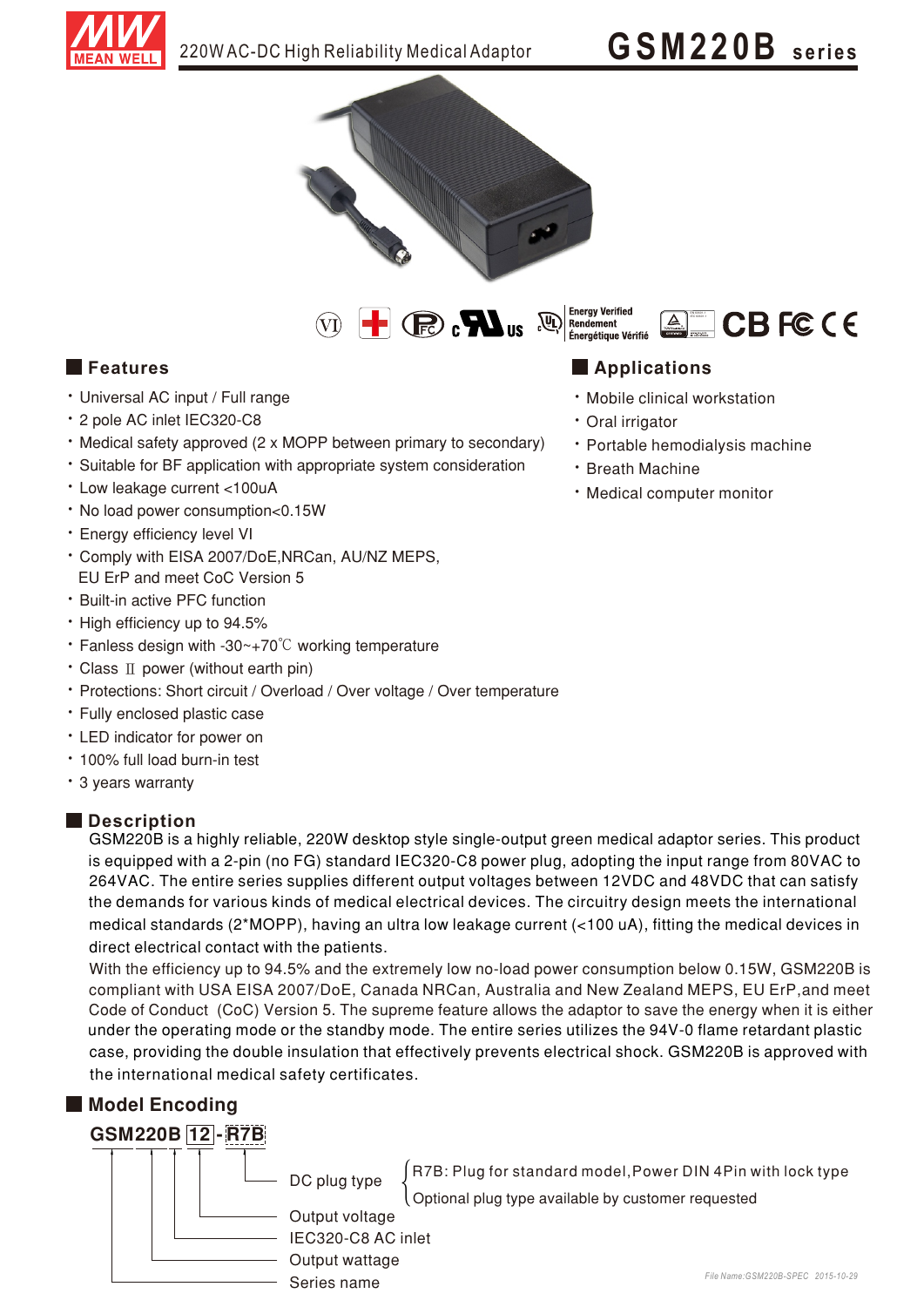

# **GSM220B seri es**

### **SPECIFICATION**

| ORDER NO.           |                                                                                                                                                                                                                                                                                                                                                                                                                                                                                                                                                                                                                                                                                                                                                                                                                                                                                                                                                                                                                                                 | GSM220B12-R7B                                                                                     | GSM220B15-R7B | GSM220B20-R7B | GSM220B24-R7B | GSM220B48-R7B |
|---------------------|-------------------------------------------------------------------------------------------------------------------------------------------------------------------------------------------------------------------------------------------------------------------------------------------------------------------------------------------------------------------------------------------------------------------------------------------------------------------------------------------------------------------------------------------------------------------------------------------------------------------------------------------------------------------------------------------------------------------------------------------------------------------------------------------------------------------------------------------------------------------------------------------------------------------------------------------------------------------------------------------------------------------------------------------------|---------------------------------------------------------------------------------------------------|---------------|---------------|---------------|---------------|
|                     | <b>SAFETY MODEL NO.</b>                                                                                                                                                                                                                                                                                                                                                                                                                                                                                                                                                                                                                                                                                                                                                                                                                                                                                                                                                                                                                         | GSM220B12                                                                                         | GSM220B15     | GSM220B20     | GSM220B24     | GSM220B48     |
| <b>OUTPUT</b>       | <b>DC VOLTAGE</b><br>Note.2                                                                                                                                                                                                                                                                                                                                                                                                                                                                                                                                                                                                                                                                                                                                                                                                                                                                                                                                                                                                                     | 12V                                                                                               | 15V           | <b>20V</b>    | <b>24V</b>    | 48V           |
|                     | <b>RATED CURRENT</b>                                                                                                                                                                                                                                                                                                                                                                                                                                                                                                                                                                                                                                                                                                                                                                                                                                                                                                                                                                                                                            | 15A                                                                                               | 13.4A         | 11A           | 9.2A          | 4.6A          |
|                     | <b>CURRENT RANGE</b>                                                                                                                                                                                                                                                                                                                                                                                                                                                                                                                                                                                                                                                                                                                                                                                                                                                                                                                                                                                                                            | $0 - 15A$                                                                                         | $0 - 13.4A$   | $0 - 11A$     | $0 - 9.2A$    | $0 - 4.6A$    |
|                     | <b>RATED POWER (max.)</b>                                                                                                                                                                                                                                                                                                                                                                                                                                                                                                                                                                                                                                                                                                                                                                                                                                                                                                                                                                                                                       | <b>180W</b>                                                                                       | 201W          | 220W          | <b>221W</b>   | 221W          |
|                     | RIPPLE & NOISE (max.) Note.3 80mVp-p                                                                                                                                                                                                                                                                                                                                                                                                                                                                                                                                                                                                                                                                                                                                                                                                                                                                                                                                                                                                            |                                                                                                   | $100mVp-p$    | 150mVp-p      | 180mVp-p      | 240mVp-p      |
|                     | <b>VOLTAGE TOLERANCE Note.4</b> $\pm$ 5.0%                                                                                                                                                                                                                                                                                                                                                                                                                                                                                                                                                                                                                                                                                                                                                                                                                                                                                                                                                                                                      |                                                                                                   | ±5.0%         | ±4.0%         | ±3.0%         | ±2.0%         |
|                     | <b>LINE REGULATION</b>                                                                                                                                                                                                                                                                                                                                                                                                                                                                                                                                                                                                                                                                                                                                                                                                                                                                                                                                                                                                                          | Note.5 $\pm$ 1.0%                                                                                 | ±1.0%         | ±1.0%         | ±1.0%         | ±1.0%         |
|                     | <b>LOAD REGULATION</b>                                                                                                                                                                                                                                                                                                                                                                                                                                                                                                                                                                                                                                                                                                                                                                                                                                                                                                                                                                                                                          | ±5.0%                                                                                             | ±5.0%         | ±4.0%         | ±3.0%         | ±2.0%         |
|                     | SETUP, RISE TIME                                                                                                                                                                                                                                                                                                                                                                                                                                                                                                                                                                                                                                                                                                                                                                                                                                                                                                                                                                                                                                | Note.6 2000ms, 50ms / 230VAC<br>2000ms, 50ms / 115VAC at full load                                |               |               |               |               |
|                     | <b>HOLD UP TIME (Typ.)</b>                                                                                                                                                                                                                                                                                                                                                                                                                                                                                                                                                                                                                                                                                                                                                                                                                                                                                                                                                                                                                      | 20ms / 115VAC at full load<br>20ms / 230VAC                                                       |               |               |               |               |
|                     | <b>VOLTAGE RANGE</b>                                                                                                                                                                                                                                                                                                                                                                                                                                                                                                                                                                                                                                                                                                                                                                                                                                                                                                                                                                                                                            | Note.7 $80 \sim 264$ VAC $113 \sim 370$ VDC                                                       |               |               |               |               |
| <b>INPUT</b>        | <b>FREQUENCY RANGE</b>                                                                                                                                                                                                                                                                                                                                                                                                                                                                                                                                                                                                                                                                                                                                                                                                                                                                                                                                                                                                                          | $47 - 63$ Hz                                                                                      |               |               |               |               |
|                     | <b>POWER FACTOR (Typ.)</b>                                                                                                                                                                                                                                                                                                                                                                                                                                                                                                                                                                                                                                                                                                                                                                                                                                                                                                                                                                                                                      | PF>0.91 / 230VAC<br>PF>0.98 / 115VAC at full load                                                 |               |               |               |               |
|                     | <b>EFFICIENCY (Typ.)</b>                                                                                                                                                                                                                                                                                                                                                                                                                                                                                                                                                                                                                                                                                                                                                                                                                                                                                                                                                                                                                        | 90%                                                                                               | 90%           | 92%           | 93.5%         | 94.5%         |
|                     | <b>AC CURRENT (Typ.)</b>                                                                                                                                                                                                                                                                                                                                                                                                                                                                                                                                                                                                                                                                                                                                                                                                                                                                                                                                                                                                                        | 4A/115VAC<br>2A / 230VAC                                                                          |               |               |               |               |
|                     | <b>INRUSH CURRENT (max.)</b>                                                                                                                                                                                                                                                                                                                                                                                                                                                                                                                                                                                                                                                                                                                                                                                                                                                                                                                                                                                                                    | 120A/230VAC                                                                                       |               |               |               |               |
|                     | <b>LEAKAGE CURRENT(max.)</b>                                                                                                                                                                                                                                                                                                                                                                                                                                                                                                                                                                                                                                                                                                                                                                                                                                                                                                                                                                                                                    | Touch current < 100 µ A/264VAC                                                                    |               |               |               |               |
| <b>PROTECTION</b>   | <b>OVERLOAD</b>                                                                                                                                                                                                                                                                                                                                                                                                                                                                                                                                                                                                                                                                                                                                                                                                                                                                                                                                                                                                                                 | 105 ~ 135% rated output power                                                                     |               |               |               |               |
|                     |                                                                                                                                                                                                                                                                                                                                                                                                                                                                                                                                                                                                                                                                                                                                                                                                                                                                                                                                                                                                                                                 | Protection type : Hiccup mode, recovers automatically after fault condition is removed            |               |               |               |               |
|                     | <b>OVER VOLTAGE</b>                                                                                                                                                                                                                                                                                                                                                                                                                                                                                                                                                                                                                                                                                                                                                                                                                                                                                                                                                                                                                             | 105 ~ 135% rated output voltage                                                                   |               |               |               |               |
|                     |                                                                                                                                                                                                                                                                                                                                                                                                                                                                                                                                                                                                                                                                                                                                                                                                                                                                                                                                                                                                                                                 | Protection type : Shut down o/p voltage, re-power on to recover                                   |               |               |               |               |
|                     | <b>OVER TEMPERATURE</b>                                                                                                                                                                                                                                                                                                                                                                                                                                                                                                                                                                                                                                                                                                                                                                                                                                                                                                                                                                                                                         | Shut down o/p voltage, recovers automatically after temperature goes down                         |               |               |               |               |
| <b>ENVIRONMENT</b>  | WORKING TEMP.                                                                                                                                                                                                                                                                                                                                                                                                                                                                                                                                                                                                                                                                                                                                                                                                                                                                                                                                                                                                                                   | -30 ~ +70°C (Refer to "Derating Curve")                                                           |               |               |               |               |
|                     | <b>WORKING HUMIDITY</b>                                                                                                                                                                                                                                                                                                                                                                                                                                                                                                                                                                                                                                                                                                                                                                                                                                                                                                                                                                                                                         | 20% ~ 90% RH non-condensing                                                                       |               |               |               |               |
|                     | <b>STORAGE TEMP., HUMIDITY</b>                                                                                                                                                                                                                                                                                                                                                                                                                                                                                                                                                                                                                                                                                                                                                                                                                                                                                                                                                                                                                  | $-40 \sim +85^{\circ}$ C, 10 ~ 95% RH                                                             |               |               |               |               |
|                     | <b>TEMP. COEFFICIENT</b>                                                                                                                                                                                                                                                                                                                                                                                                                                                                                                                                                                                                                                                                                                                                                                                                                                                                                                                                                                                                                        | $\pm$ 0.03% / °C (0~50°C)                                                                         |               |               |               |               |
|                     | <b>VIBRATION</b>                                                                                                                                                                                                                                                                                                                                                                                                                                                                                                                                                                                                                                                                                                                                                                                                                                                                                                                                                                                                                                | 10 ~ 500Hz, 2G 10min./1cycle, period for 60min. each along X, Y, Z axes                           |               |               |               |               |
|                     | <b>SAFETY STANDARDS</b>                                                                                                                                                                                                                                                                                                                                                                                                                                                                                                                                                                                                                                                                                                                                                                                                                                                                                                                                                                                                                         | ANSI/AAMI ES60601-1 / ES60601-1-11, TUV EN60601-1 / EN60601-1-11 approved                         |               |               |               |               |
| <b>SAFETY &amp;</b> | <b>ISOLATION LEVEL</b>                                                                                                                                                                                                                                                                                                                                                                                                                                                                                                                                                                                                                                                                                                                                                                                                                                                                                                                                                                                                                          | Primary-Secondary: 2xMOPP                                                                         |               |               |               |               |
|                     | <b>WITHSTAND VOLTAGE</b>                                                                                                                                                                                                                                                                                                                                                                                                                                                                                                                                                                                                                                                                                                                                                                                                                                                                                                                                                                                                                        | I/P-O/P: 4KVAC                                                                                    |               |               |               |               |
| <b>EMC</b>          | <b>ISOLATION RESISTANCE</b>                                                                                                                                                                                                                                                                                                                                                                                                                                                                                                                                                                                                                                                                                                                                                                                                                                                                                                                                                                                                                     | I/P-O/P:100M Ohms / 500VDC / 25°C / 70% RH                                                        |               |               |               |               |
| (Note. 8)           | <b>EMC EMISSION</b>                                                                                                                                                                                                                                                                                                                                                                                                                                                                                                                                                                                                                                                                                                                                                                                                                                                                                                                                                                                                                             | Compliance to EN55011(CISPR11) class B, EN61000-3-2,3, FCC PART 15 class B                        |               |               |               |               |
|                     | <b>EMC IMMUNITY</b>                                                                                                                                                                                                                                                                                                                                                                                                                                                                                                                                                                                                                                                                                                                                                                                                                                                                                                                                                                                                                             | Compliance to EN61000-4-2,3,4,5,6,8,11, EN55024, EN60601-1-2, EN61204-3 medical level, criteria A |               |               |               |               |
|                     | <b>MTBF</b>                                                                                                                                                                                                                                                                                                                                                                                                                                                                                                                                                                                                                                                                                                                                                                                                                                                                                                                                                                                                                                     | 208.66K hrs min. MIL-HDBK-217F(25°C)                                                              |               |               |               |               |
| <b>OTHERS</b>       | <b>DIMENSION</b>                                                                                                                                                                                                                                                                                                                                                                                                                                                                                                                                                                                                                                                                                                                                                                                                                                                                                                                                                                                                                                | 210*85*46mm (L*W*H)                                                                               |               |               |               |               |
|                     | <b>PACKING</b>                                                                                                                                                                                                                                                                                                                                                                                                                                                                                                                                                                                                                                                                                                                                                                                                                                                                                                                                                                                                                                  | 1.1Kg; 12pcs/14.2Kg/0.73CUFT                                                                      |               |               |               |               |
| <b>CONNECTOR</b>    | <b>PLUG</b>                                                                                                                                                                                                                                                                                                                                                                                                                                                                                                                                                                                                                                                                                                                                                                                                                                                                                                                                                                                                                                     | See page 3 ; Other type available by customer requested                                           |               |               |               |               |
|                     | <b>CABLE</b>                                                                                                                                                                                                                                                                                                                                                                                                                                                                                                                                                                                                                                                                                                                                                                                                                                                                                                                                                                                                                                    | See page 3; Other type available by customer requested                                            |               |               |               |               |
| <b>NOTE</b>         | 1. All parameters are specified at 230VAC input, rated load, 25 <sup>°</sup> C 70% RH ambient.<br>2. DC voltage: The output voltage set at point measure by plug terminal & 50% load.<br>3. Ripple & noise are measured at 20MHz by using a 12" twisted pair terminated with a 0.1uf & 47uf capacitor.<br>4. Tolerance: includes set up tolerance, line regulation, load regulation.<br>5. Line regulation is measured from low line to high line at rated load.<br>6. Length of set up time is measured at first cold start. Turning ON/OFF the power supply may lead to increase of the set up time.<br>7. Derating may be needed under low input voltage. Please check the derating curve for more details.<br>8. The power supply is considered as an independent unit, but the final equipment still need to re-confirm that the whole system complies with the<br>EMC directives. For guidance on how to perform these EMC tests, please refer to "EMI testing of component power supplies."<br>(as available on http://www.meanwell.com) |                                                                                                   |               |               |               |               |